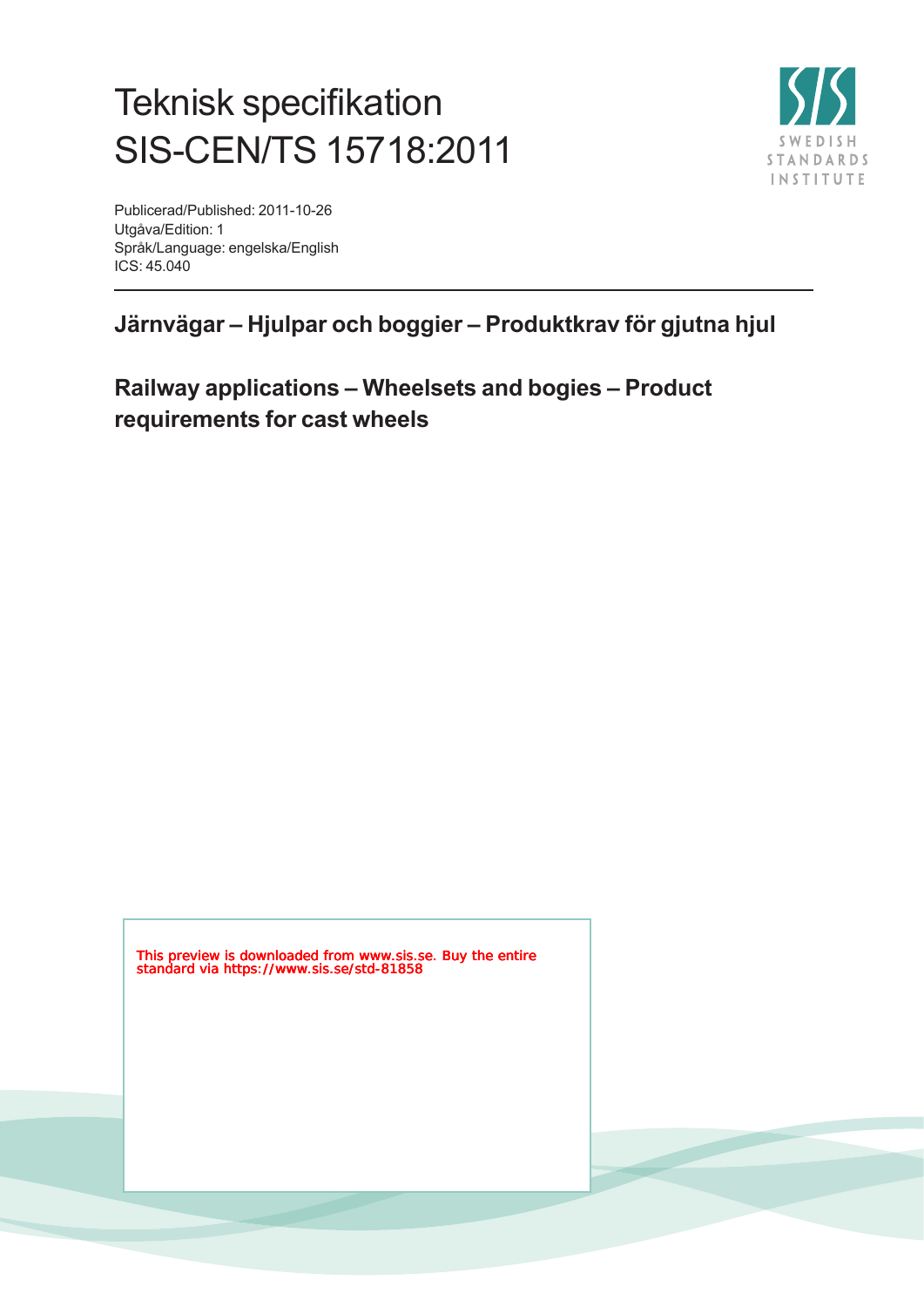## Standarder får världen att fungera

*SIS (Swedish Standards Institute) är en fristående ideell förening med medlemmar från både privat och offentlig sektor. Vi är en del av det europeiska och globala nätverk som utarbetar internationella standarder. Standarder är dokumenterad kunskap utvecklad av framstående aktörer inom industri, näringsliv och samhälle och befrämjar handel över gränser, bidrar till att processer och produkter blir säkrare samt effektiviserar din verksamhet.* 

#### **Delta och påverka**

Som medlem i SIS har du möjlighet att påverka framtida standarder inom ditt område på nationell, europeisk och global nivå. Du får samtidigt tillgång till tidig information om utvecklingen inom din bransch.

### **Ta del av det färdiga arbetet**

Vi erbjuder våra kunder allt som rör standarder och deras tillämpning. Hos oss kan du köpa alla publikationer du behöver – allt från enskilda standarder, tekniska rapporter och standardpaket till handböcker och onlinetjänster. Genom vår webbtjänst e-nav får du tillgång till ett lättnavigerat bibliotek där alla standarder som är aktuella för ditt företag finns tillgängliga. Standarder och handböcker är källor till kunskap. Vi säljer dem.

### **Utveckla din kompetens och lyckas bättre i ditt arbete**

Hos SIS kan du gå öppna eller företagsinterna utbildningar kring innehåll och tillämpning av standarder. Genom vår närhet till den internationella utvecklingen och ISO får du rätt kunskap i rätt tid, direkt från källan. Med vår kunskap om standarders möjligheter hjälper vi våra kunder att skapa verklig nytta och lönsamhet i sina verksamheter.

**Vill du veta mer om SIS eller hur standarder kan effektivisera din verksamhet är du välkommen in på www.sis.se eller ta kontakt med oss på tel 08-555 523 00.**

## Standards make the world go round

*SIS (Swedish Standards Institute) is an independent non-profit organisation with members from both the private and public sectors. We are part of the European and global network that draws up international standards. Standards consist of documented knowledge developed by prominent actors within the industry, business world and society. They promote cross-border trade, they help to make processes and products safer and they streamline your organisation.*

### **Take part and have influence**

As a member of SIS you will have the possibility to participate in standardization activities on national, European and global level. The membership in SIS will give you the opportunity to influence future standards and gain access to early stage information about developments within your field.

#### **Get to know the finished work**

We offer our customers everything in connection with standards and their application. You can purchase all the publications you need from us - everything from individual standards, technical reports and standard packages through to manuals and online services. Our web service e-nav gives you access to an easy-to-navigate library where all standards that are relevant to your company are available. Standards and manuals are sources of knowledge. We sell them.

#### **Increase understanding and improve perception**

With SIS you can undergo either shared or in-house training in the content and application of standards. Thanks to our proximity to international development and ISO you receive the right knowledge at the right time, direct from the source. With our knowledge about the potential of standards, we assist our customers in creating tangible benefit and profitability in their organisations.

**If you want to know more about SIS, or how standards can streamline your organisation, please visit www.sis.se or contact us on phone +46 (0)8-555 523 00**



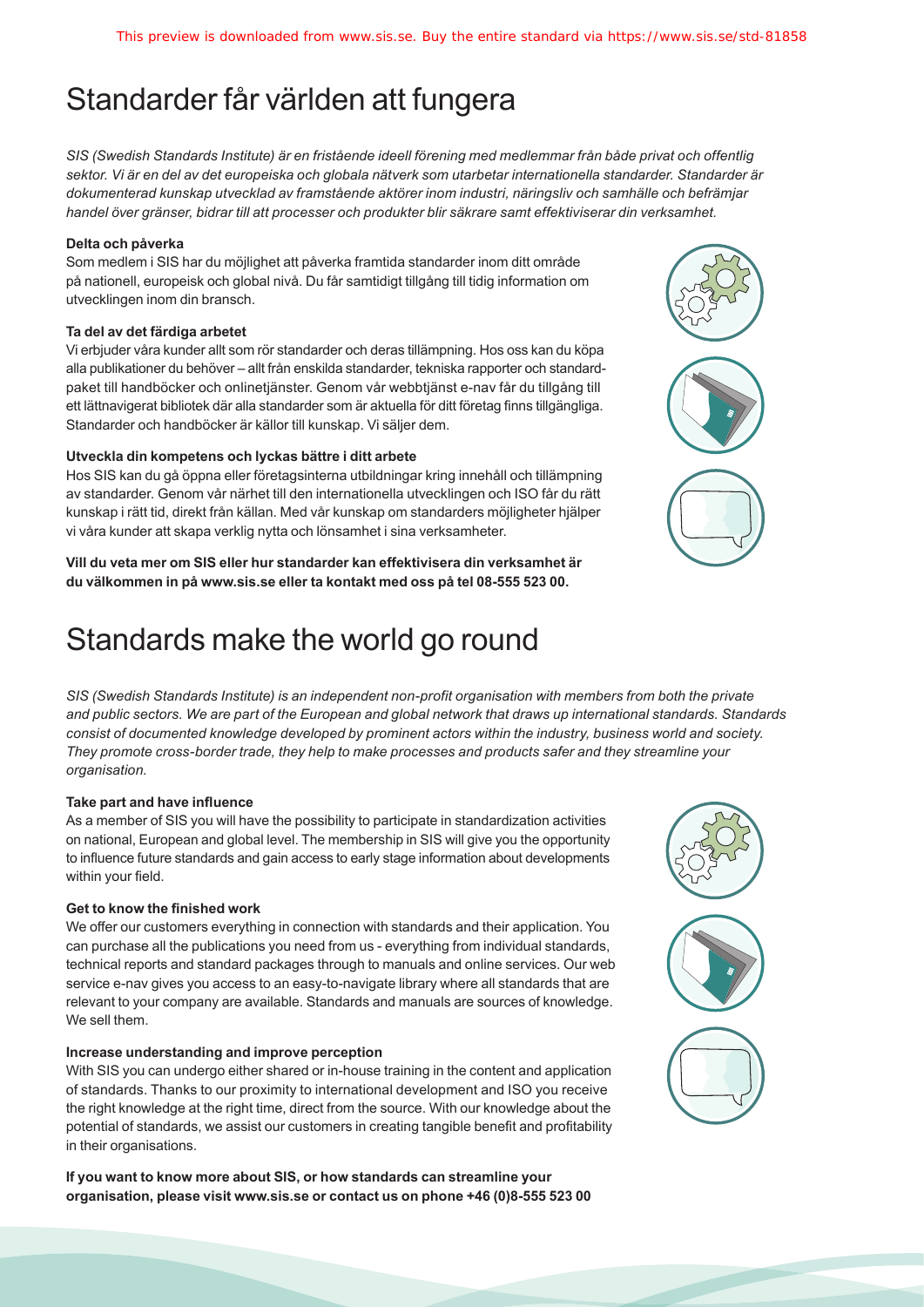Denna tekniska specifikation är inte en svensk standard. Detta dokument innehåller den engelska språkversionen av CEN/TS 15718:2011.

This Technical Specification is not a Swedish Standard. This document contains the English version of CEN/TS 15718:2011

© Copyright/Upphovsrätten till denna produkt tillhör SIS, Swedish Standards Institute, Stockholm, Sverige. Användningen av denna produkt regleras av slutanvändarlicensen som återfinns i denna produkt, se standardens sista sidor.

© Copyright SIS, Swedish Standards Institute, Stockholm, Sweden. All rights reserved. The use of this product is governed by the end-user licence for this product. You will find the licence in the end of this document.

*Upplysningar om sakinnehållet i detta dokument lämnas av SIS, Swedish Standards Institute, telefon 08-555 520 00. Standarder kan beställas hos SIS Förlag AB som även lämnar allmänna upplysningar om nationell och internationell standard.*

*Information about the content of this document is available from the SIS, Swedish Standards Institute, telephone +46 8 555 520 00. Standards may be ordered from SIS Förlag AB, who can also provide general information about national and international standards.*

Dokumentet är framtaget av kommittén för Järnvägar, SIS/TK 254.

Har du synpunkter på innehållet i det här dokumentet, vill du delta i ett kommande revideringsarbete eller vara med och ta fram standarder inom området? Gå in på www.sis.se - där hittar du mer information.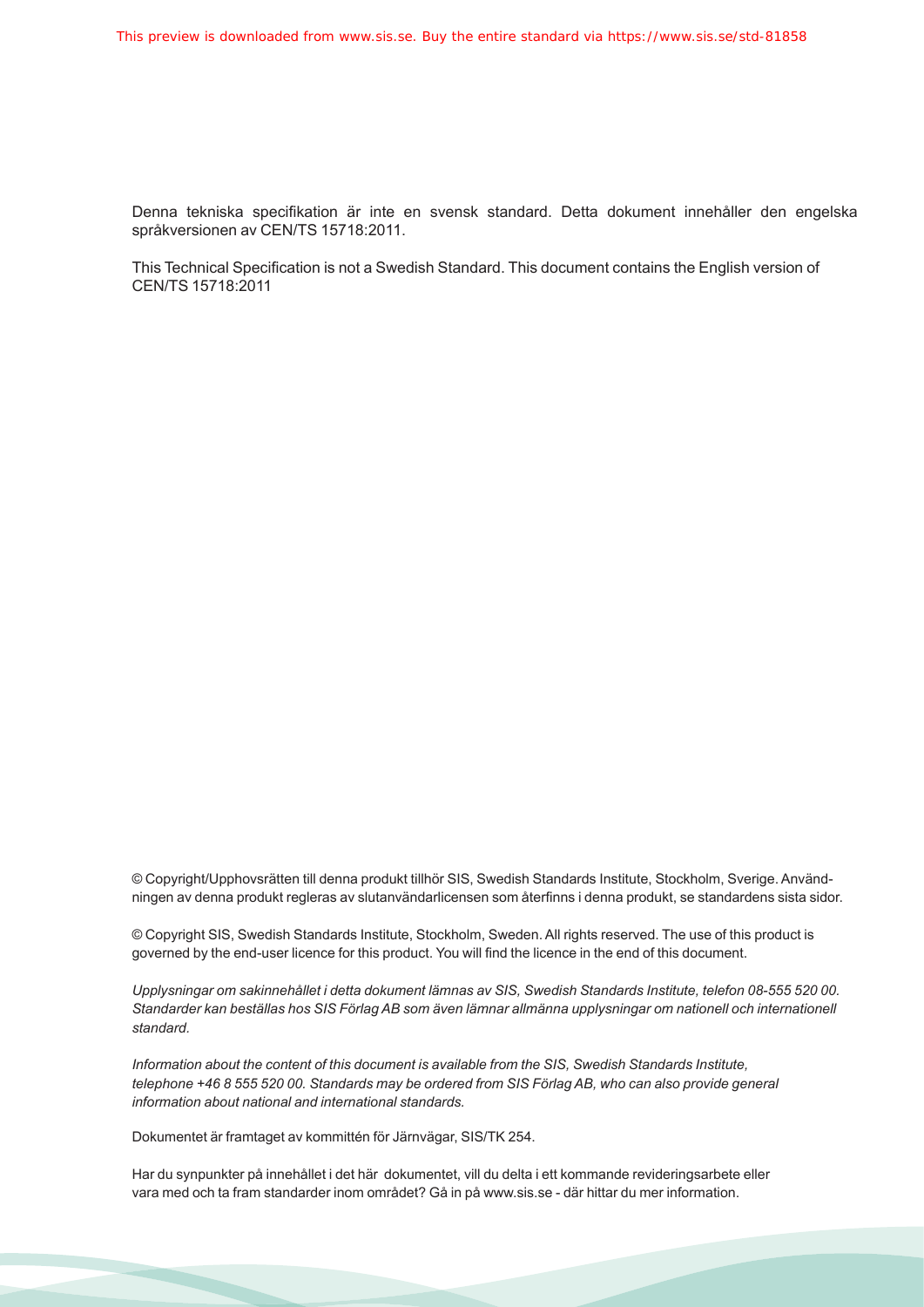This preview is downloaded from www.sis.se. Buy the entire standard via https://www.sis.se/std-81858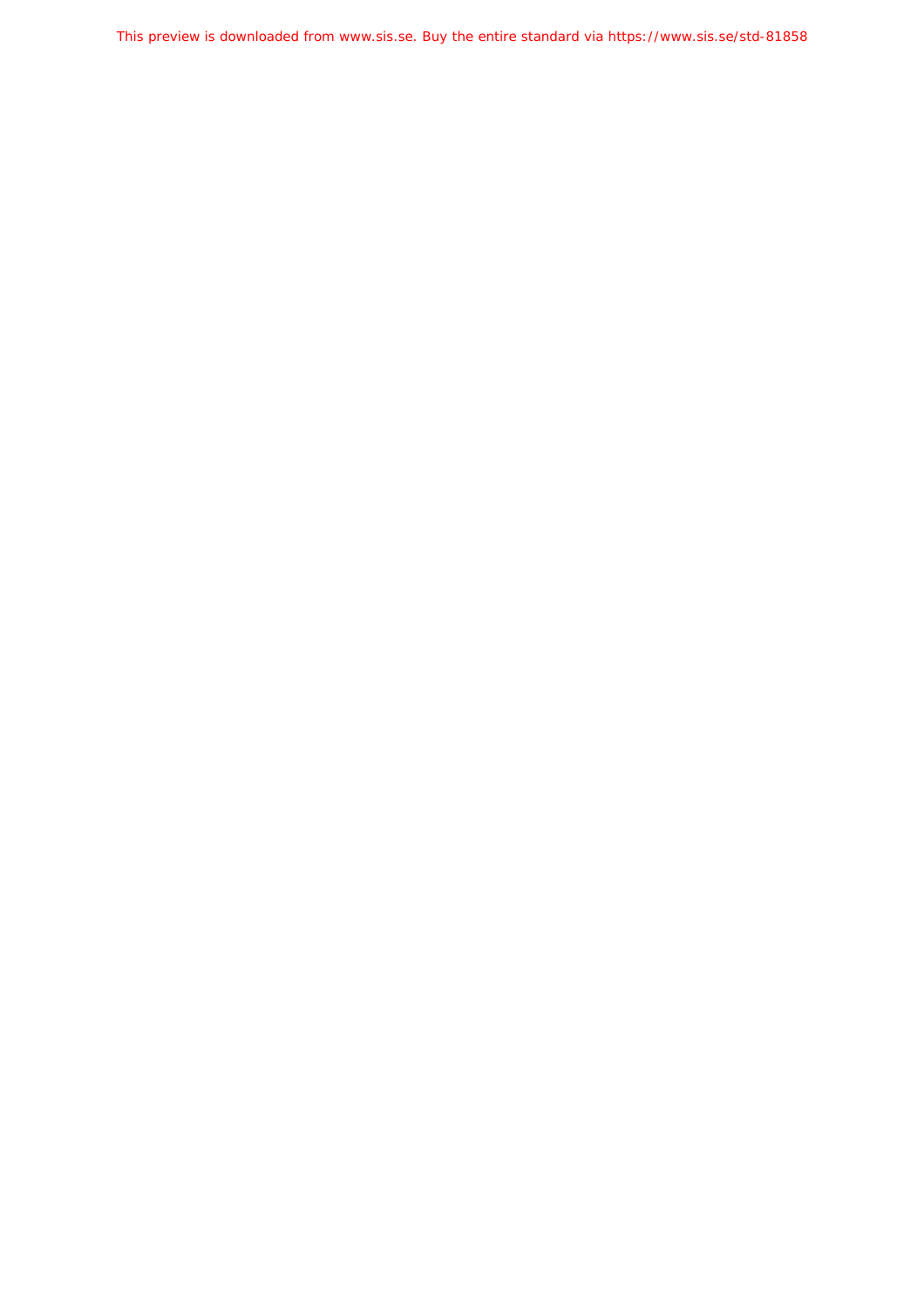## TECHNICAL SPECIFICATION SPÉCIFICATION TECHNIQUE TECHNISCHE SPEZIFIKATION

## **CEN/TS 15718**

September 2011

ICS 45.040

English Version

## Railway applications - Wheelsets and bogies - Product requirements for cast wheels

Applications ferroviaires - Essieux montés et bogies - Exigences pour roues en acier moulé

Bahnanwendungen - Radsätze und Drehgestelle - Produktanforderungen für Gussräder

This Technical Specification (CEN/TS) was approved by CEN on 3 January 2011 for provisional application.

The period of validity of this CEN/TS is limited initially to three years. After two years the members of CEN will be requested to submit their comments, particularly on the question whether the CEN/TS can be converted into a European Standard.

CEN members are required to announce the existence of this CEN/TS in the same way as for an EN and to make the CEN/TS available promptly at national level in an appropriate form. It is permissible to keep conflicting national standards in force (in parallel to the CEN/TS) until the final decision about the possible conversion of the CEN/TS into an EN is reached.

CEN members are the national standards bodies of Austria, Belgium, Bulgaria, Croatia, Cyprus, Czech Republic, Denmark, Estonia, Finland, France, Germany, Greece, Hungary, Iceland, Ireland, Italy, Latvia, Lithuania, Luxembourg, Malta, Netherlands, Norway, Poland, Portugal, Romania, Slovakia, Slovenia, Spain, Sweden, Switzerland and United Kingdom.



EUROPEAN COMMITTEE FOR STANDARDIZATION COMITÉ EUROPÉEN DE NORMALISATION EUROPÄISCHES KOMITEE FÜR NORMUNG

**Management Centre: Avenue Marnix 17, B-1000 Brussels** 

© 2011 CEN All rights of exploitation in any form and by any means reserved worldwide for CEN national Members.

Ref. No. CEN/TS 15718:2011: E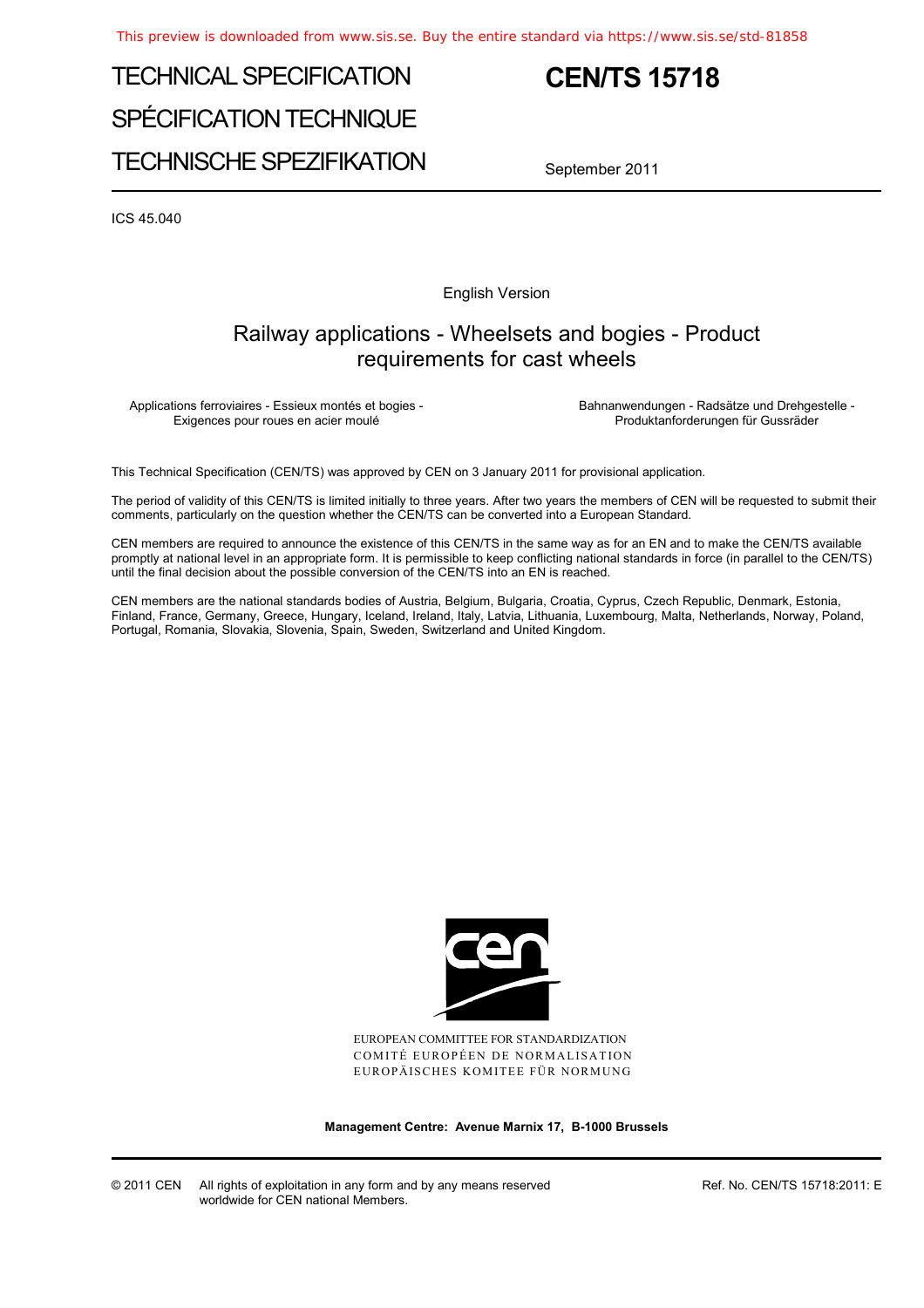SIS-CENTTS T3778:2011 (2) ded from www.sis.se. Buy the entire standard via https://www.sis.se/std-81858

## **Contents**

| $\mathbf{2}$ |                                                                                                    |  |  |  |  |
|--------------|----------------------------------------------------------------------------------------------------|--|--|--|--|
| 3            |                                                                                                    |  |  |  |  |
| 3.1          |                                                                                                    |  |  |  |  |
| 3.1.1        |                                                                                                    |  |  |  |  |
| 3.1.2        |                                                                                                    |  |  |  |  |
| 3.1.3<br>3.2 |                                                                                                    |  |  |  |  |
| 3.2.1        |                                                                                                    |  |  |  |  |
| 3.2.2        |                                                                                                    |  |  |  |  |
| 3.2.3        |                                                                                                    |  |  |  |  |
| 3.2.4        |                                                                                                    |  |  |  |  |
| 3.2.5        |                                                                                                    |  |  |  |  |
| 3.3          |                                                                                                    |  |  |  |  |
| 3.3.1        |                                                                                                    |  |  |  |  |
| 3.3.2        |                                                                                                    |  |  |  |  |
| 3.3.3        |                                                                                                    |  |  |  |  |
| 3.4          |                                                                                                    |  |  |  |  |
| 3.5          |                                                                                                    |  |  |  |  |
| 3.5.1        |                                                                                                    |  |  |  |  |
| 3.5.2        |                                                                                                    |  |  |  |  |
| 3.6          |                                                                                                    |  |  |  |  |
| 3.6.1        |                                                                                                    |  |  |  |  |
| 3.6.2        |                                                                                                    |  |  |  |  |
| 3.6.3        |                                                                                                    |  |  |  |  |
| 3,6.4        |                                                                                                    |  |  |  |  |
| 3.7          |                                                                                                    |  |  |  |  |
| 3.7.1        |                                                                                                    |  |  |  |  |
| 3.7.2<br>3.8 |                                                                                                    |  |  |  |  |
| 3.9          |                                                                                                    |  |  |  |  |
| 3.10         |                                                                                                    |  |  |  |  |
| 3.10.1       |                                                                                                    |  |  |  |  |
| 3.10.2       |                                                                                                    |  |  |  |  |
|              |                                                                                                    |  |  |  |  |
| 3.11         |                                                                                                    |  |  |  |  |
| 3.12         |                                                                                                    |  |  |  |  |
| 3.13         |                                                                                                    |  |  |  |  |
|              | Annex A (normative) Hydrogen control at the point of steel melt for monobloc wheels23              |  |  |  |  |
| A.1          |                                                                                                    |  |  |  |  |
| A.2          |                                                                                                    |  |  |  |  |
| A.3          |                                                                                                    |  |  |  |  |
|              |                                                                                                    |  |  |  |  |
|              | Annex B (informative) Example of a test method for the determination of fatigue characteristics 24 |  |  |  |  |
| B.1          |                                                                                                    |  |  |  |  |
| B.2          |                                                                                                    |  |  |  |  |
| <b>B.3</b>   |                                                                                                    |  |  |  |  |
| B.4          |                                                                                                    |  |  |  |  |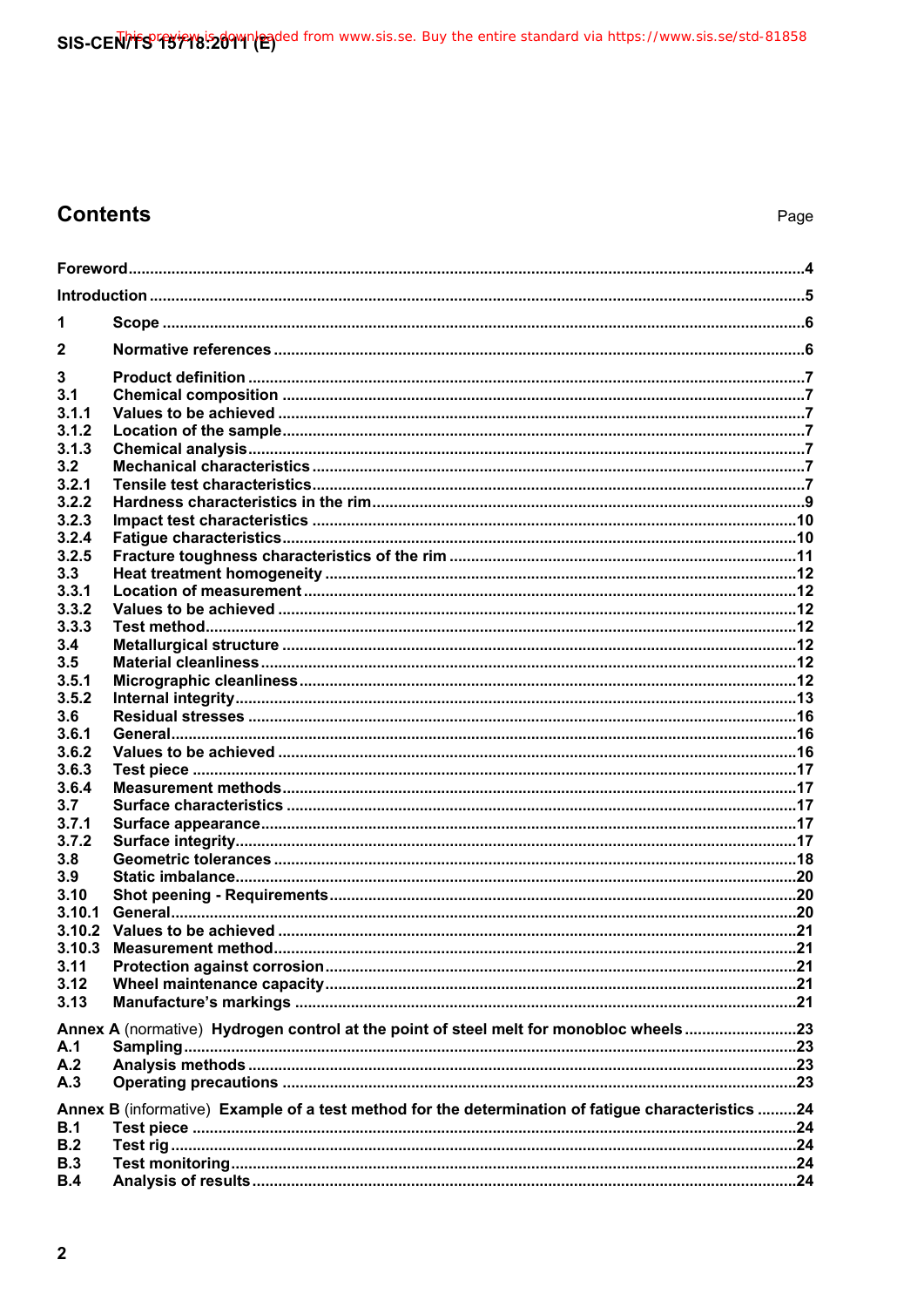|       | Annex C (informative) Strain gauge method for determining the variation of circumferential  |  |
|-------|---------------------------------------------------------------------------------------------|--|
|       |                                                                                             |  |
| C.1   |                                                                                             |  |
| C.2   |                                                                                             |  |
| C.2.1 |                                                                                             |  |
| C.2.2 |                                                                                             |  |
| C.2.3 |                                                                                             |  |
| C.3   |                                                                                             |  |
| C.3.1 | Calculation of the variation of the circumferential residual stress located deep under the  |  |
| C.3.2 | Calculation of the variation of the circumferential stress created by cutting operation 126 |  |
| C.3.3 | Calculation of the variation of the circumferential stress created by cutting operation 227 |  |
| C.3.4 | Calculation of the variation of the circumferential stress created by cutting operation 327 |  |
| C.3.5 | Final diagram representing the variation of the circumferential stress located deep under   |  |
|       |                                                                                             |  |
|       |                                                                                             |  |
|       |                                                                                             |  |
| D.1   |                                                                                             |  |
| D.2   |                                                                                             |  |
| D.2.1 |                                                                                             |  |
| D.2.2 |                                                                                             |  |
| D.3   |                                                                                             |  |
| D.3.1 |                                                                                             |  |
| D.3.2 |                                                                                             |  |
| D.3.3 | Evaluation of manufacturing equipment and of the production processes 33                    |  |
| D.3.4 |                                                                                             |  |
| D.3.5 |                                                                                             |  |
| D.4   |                                                                                             |  |
| D.4.1 |                                                                                             |  |
| D.4.2 |                                                                                             |  |
| D.4.3 |                                                                                             |  |
| D.4.4 |                                                                                             |  |
| D.4.5 |                                                                                             |  |
| D.5   |                                                                                             |  |
|       |                                                                                             |  |
| E.1   |                                                                                             |  |
| E.2   |                                                                                             |  |
| E.3   |                                                                                             |  |
| E.4   |                                                                                             |  |
| E.4.1 |                                                                                             |  |
| E.4.2 |                                                                                             |  |
| E.4.3 |                                                                                             |  |
| E.4.4 |                                                                                             |  |
| E.4.5 |                                                                                             |  |
| E.4.6 |                                                                                             |  |
| E.5   |                                                                                             |  |
|       |                                                                                             |  |
|       |                                                                                             |  |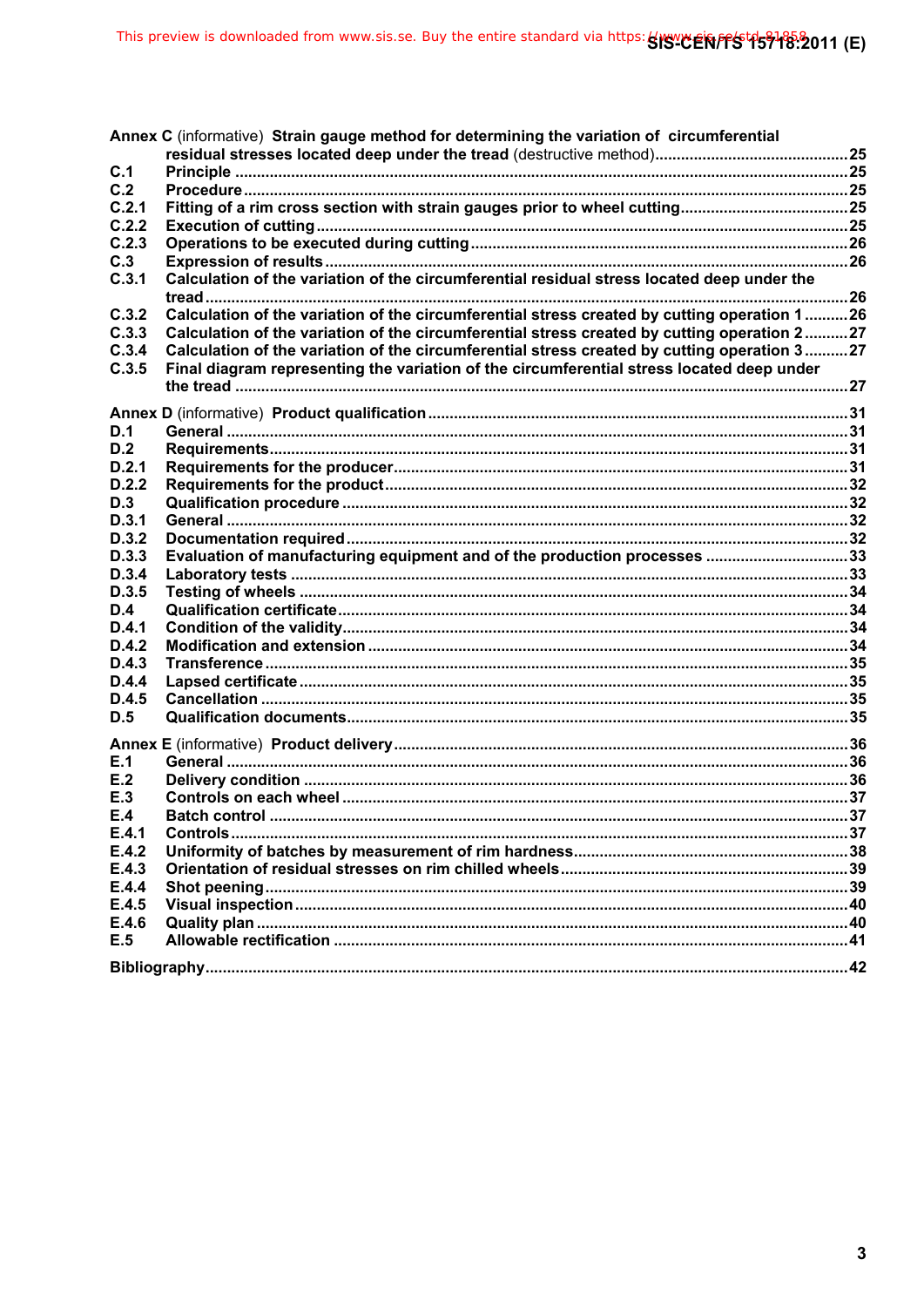## **Foreword**

This document (CEN/TS 15718:2011) has been prepared by Technical Committee CEN/TC 256 "Railway applications", the secretariat of which is held by DIN.

Your attention is drawn to the fact that certain elements in this document may be subject to intellectual property or similar rights. CEN and/or CENELEC cannot be held responsible for not identifying such property rights and providing a warning of their existence.

This document has been prepared under a mandate given to CEN by the European Commission and the European Free Trade Association, and supports essential requirements of EU Directive 2008/57/CE.

According to CEN/CENELEC Internal Regulations, the national standards organizations of the following countries are bound to announce this Technical Specification: Austria, Belgium, Bulgaria, Cyprus, Croatia, the Czech Republic, Denmark, Estonia, Finland, France, Germany, Greece, Hungary, Ireland, Iceland, Italy, Latvia, Lithuania, Luxembourg, Malta, Norway, the Netherlands, Poland, Portugal, Romania, Slovakia, Slovenia, Spain, Sweden, Switzerland and the United Kingdom.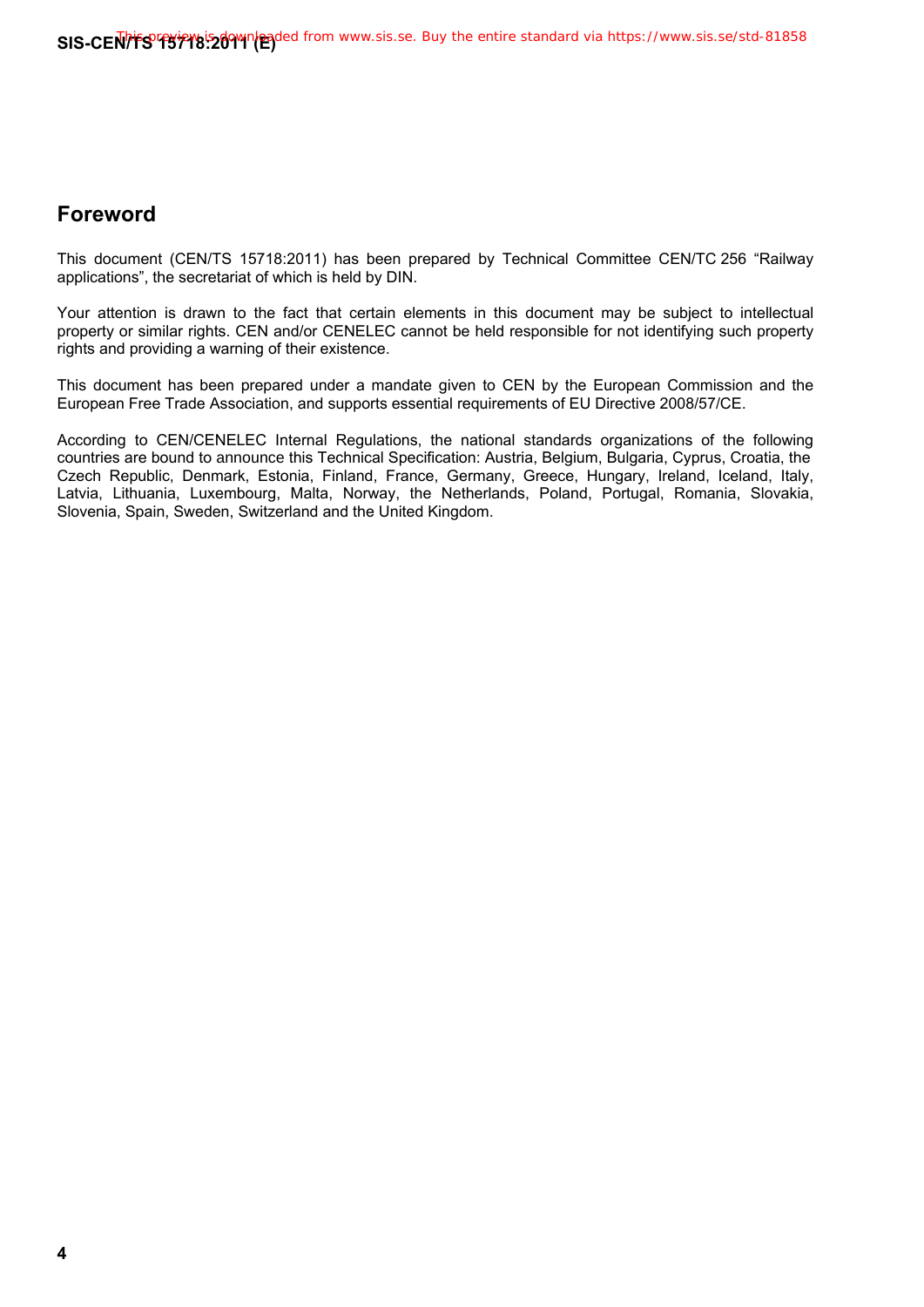## **Introduction**

.

Prior to the publication of this Technical Specification, the only European Standard available to define quality requirements for monobloc wheels was EN 13262, which applies only to forged and rolled wheels. Forging and rolling was the only authorized process to be used by the UIC regulation that was applicable in the recent past for European countries.

Cast wheels are commonly used by AAR networks and have been introduced into Europe on some applications for freight wagons. As a reference document, this standard defines the product requirements of a monobloc cast wheel. In order for a cast wheel to maintain the same level of safety as for a forged and rolled wheel, for the product characteristics, the main content of this document is derived from EN 13262.

This standard addresses a complete definition of the product and delivery procedures for cast wheels by:

- a) defining all the wheel characteristics;
- NOTE 1 These are either verified during the qualification or for the delivery of the product (see Clause 3).
- b) defining qualification procedures (see Annex D);
- c) defining delivery conditions (see Annex E).
- NOTE 2 A choice is given to the supplier, of either:
	- 1) a traditional delivery procedure with a control by batch sampling as in existing documents (see E.4) or;
	- 2) delivery procedure using quality assurance concepts (see E.4.6).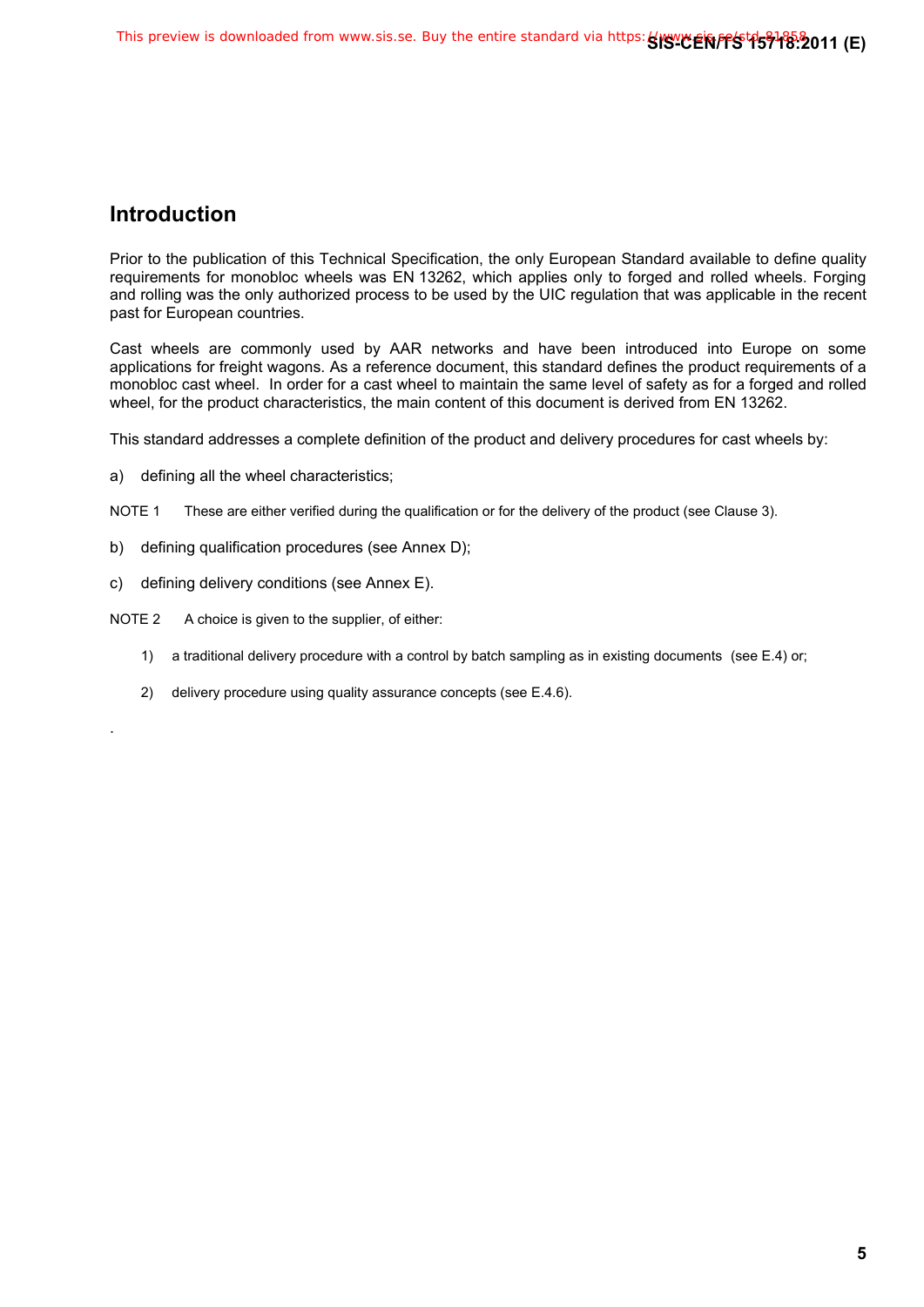## **1 Scope**

This technical standard specifies the characteristics of cast railway wheels for use on European networks.

Two steel grades, C ER7 and C ER8, are defined in this Technical Specification. For tread-braked wheels; only C ER7 is used.

This Technical Specification is applicable to cast wheels which have a chilled rim. The standard is only applicable to cast wheels that have satisfied the technical approval procedure according to CEN/TS 13979-2.

This Technical Specification applies only to wheels used in freight wagon applications for speeds up to and including 120 km/h.

## **2 Normative references**

The following referenced documents are indispensable for the application of this document. For dated references, only the edition cited applies. For undated references, the latest edition of the referenced document (including any amendments) applies.

EN 13262, *Railway applications — Wheelsets and bogies — Wheels — Product requirements* 

EN 10045-1, *Metallic materials — Charpy impact test — Part 1: Test method* 

EN ISO 148-1, *Metallic materials - Charpy pendulum impact test - Part 1: Test method (ISO 148-1:2009)*

EN ISO 6506-1, *Metallic materials — Brinell hardness test — Part 1: Test method (ISO 6506-1:2005)*

EN ISO 6892-1, *Metallic materials ― Tensile testing. Part 1: Method of test at room temperature (ISO 6298-1:2009).* 

ISO 1101, *Geometrical Product Specifications (GPS) – Geometrical tolerancing -- Tolerances of form, orientation, location and run-out.* 

ISO 5948:1994, *Railway rolling stock material — Ultrasonic acceptance testing*

ISO 6933:1986, *Railway rolling stock material — Magnetic particle acceptance testing*

ISO/TR 97691), *Steel and iron — Review of available methods of analysis* 

ISO 14284, *Steel and iron — Sampling and preparation of samples for the determination of chemical composition* 

ASTM E 399-90:1990, *Test method for plane-strain fracture toughness of metallic materials*

ASTM E1245, *Standard Practice for Determining the Inclusion or Second-Phase Constituent Content of Metals by Automatic Image Analysis* 

SAE J827, *High-carbon cast-steel shot*

SAE J442, *Test strip, holder and gage for shot peening*

SAE J443, *Procedures for using standard shot peening test strip*

l

<sup>1)</sup> See also CEN report CR 10261:1995.